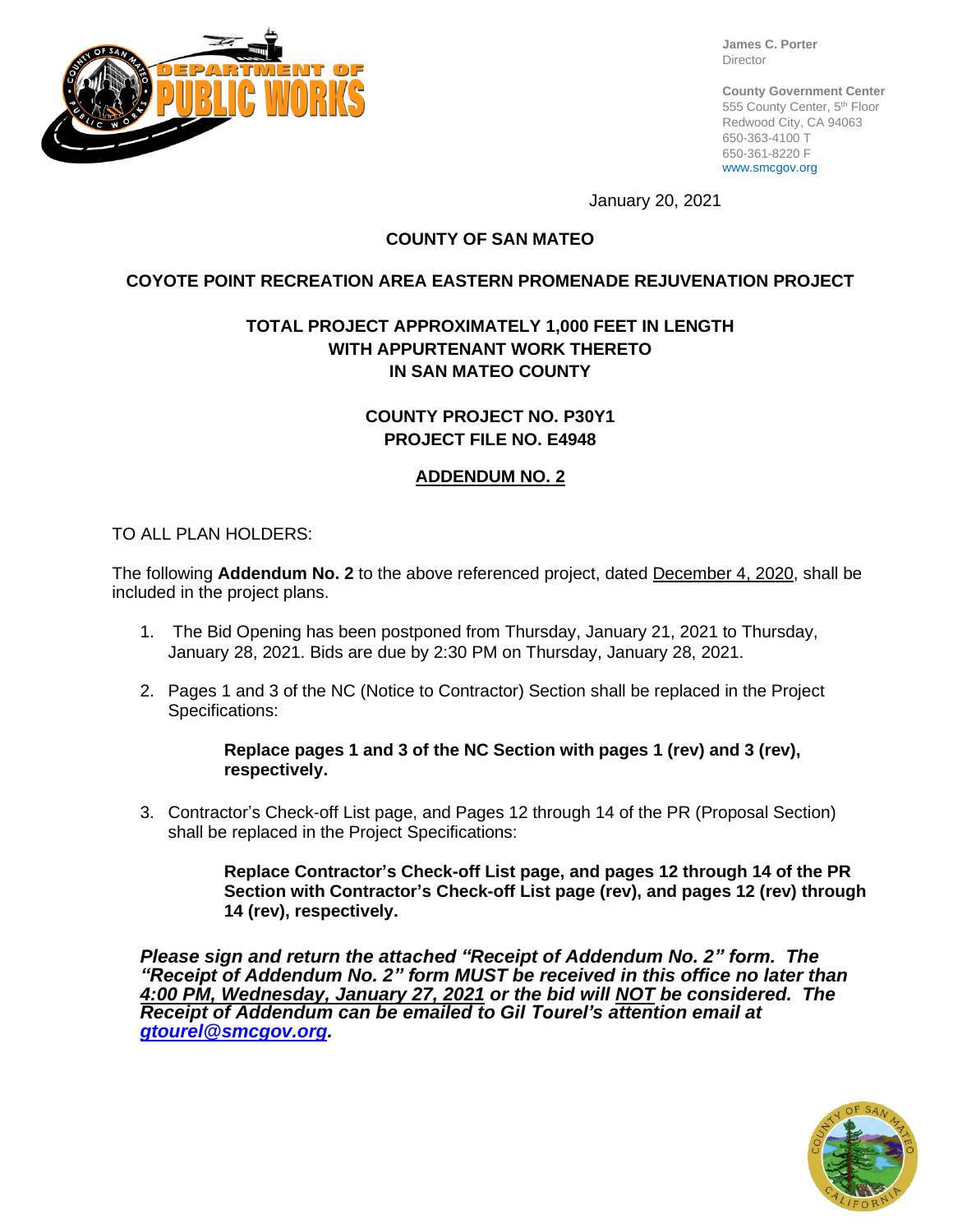# To All Plan Holders **Coyote Point Recreation Area Eastern Promenade Rejuvenation Project**

Addendum No. 2 January 20, 2021

Page 2

If you have any questions or require additional information, please contact Michelle Manalo, Anthony Lum, or Gil Tourel of our office at (650) 363-4100. They can also be reached by e-mail at:

> mmanalo@smcgov.org [alum@smcgov.org](mailto:cchoi@smcgov.org) [gtourel@smcgov.org](mailto:gtourel@smcgov.org)

Very truly yours, James C. Porter Director of Public Works

#### JCP:AMS:GT:AL:MM

F:\Users\design\C3D\E4948000\_Coyote Point Eastern Promenade\Docs\Bid Process (09-13 15b)\Addendum\Addendum #2\Addendum No. 2 Cover Letter.doc

- Encl.- "Receipt of Addendum No. 2" Form Revised Pages 1 (rev) and 3 (rev) of the NC (Notice to Contractors) Section, Revised Contractor's Check-off List page (rev) of the PR (Proposal) Section, pages 12 (rev) through 14 (rev) of the PR (Proposal) Section
- cc: Ann M. Stillman, Deputy Director, Engineering and Resource Protection Gil Tourel, Principal Civil Engineer, Engineering and Construction Anthony Lum, Senior Civil Engineer, Project Development and Design Michelle Manalo, Associate Engineer, Project Development and Design Nicholas Calderon, Director of Parks and Recreation, Parks Department Scott Lombardi, Park Superintendent, Parks Department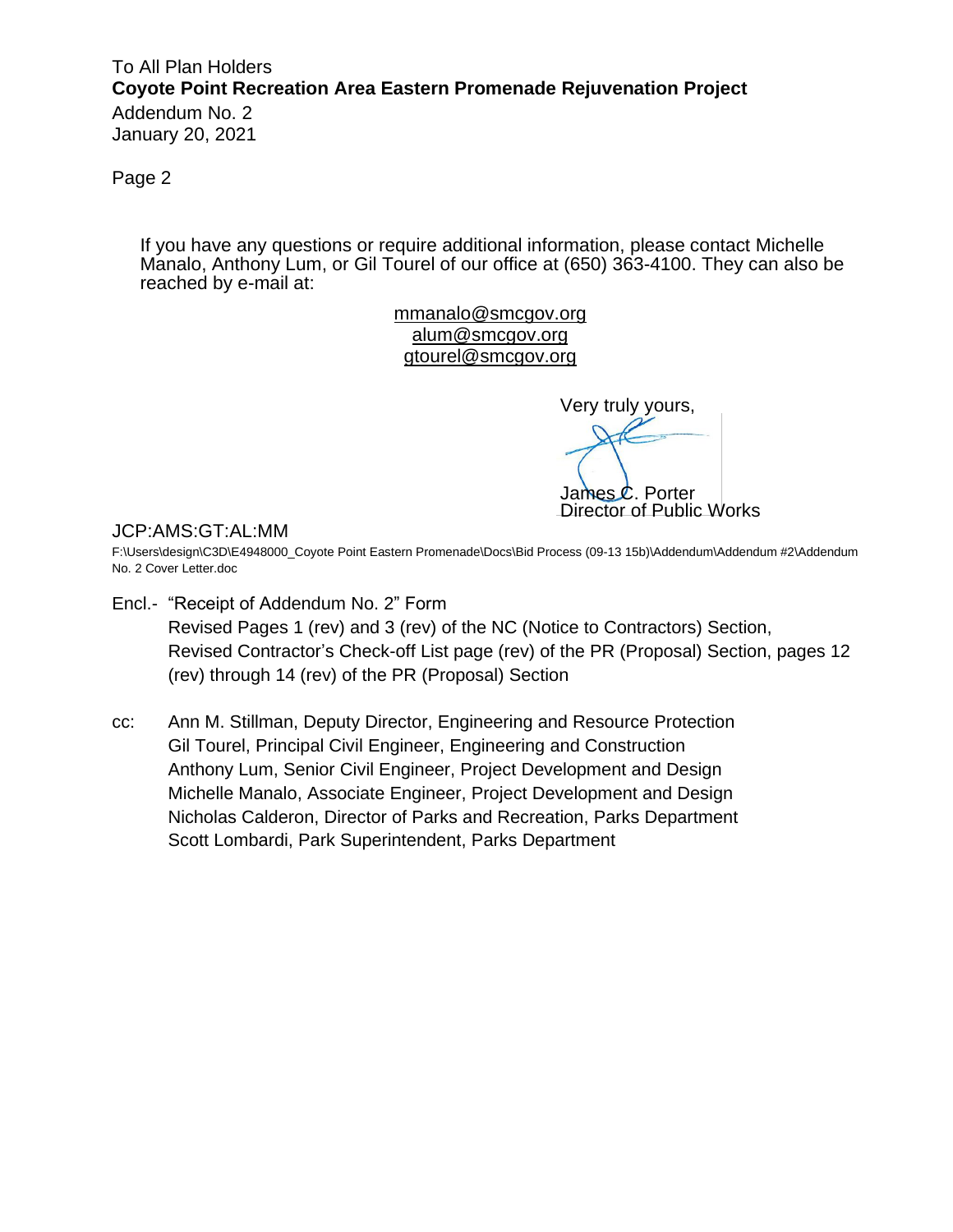

James C. Porter Director

**County Government Center** 555 County Center, 5<sup>th</sup> Floor Redwood City, CA 94063 650-363-4100 T 650-361-8220 F

www.smcgov.org

January 20, 2021

# **COUNTY OF SAN MATEO**

#### **COYOTE POINT RECREATION AREA EASTERN PROMENADE REJUVENATION PROJECT**

# **TOTAL PROJECT APPROXIMATELY 1,000 FEET IN LENGTH WITH APPURTENANT WORK THERETO IN SAN MATEO COUNTY**

**COUNTY PROJECT NO. P30Y1 PROJECT FILE NO. E4948**

# **RECEIPT OF ADDENDUM NO. 2**

I, \_\_\_\_\_\_\_\_\_\_\_\_\_\_\_\_\_\_\_\_\_\_\_\_\_\_\_\_\_\_\_\_\_\_\_\_\_\_\_\_\_\_\_\_\_\_\_\_\_\_\_\_\_\_\_, an

authorized representative for

\_\_\_\_\_\_\_\_\_\_\_\_\_\_\_\_\_\_\_\_\_\_\_\_\_\_\_\_\_\_\_\_\_\_\_\_\_\_\_\_\_\_\_\_\_\_\_\_\_\_\_\_\_\_\_\_\_\_\_\_, have received

**Addendum No. 2** for the Coyote Point Recreation Area Eastern Promenade Rejuvenation Project from an authorized representative of the County of San Mateo, to be included in the Plans for the above referenced project.

This form must be signed and received in the offices of the County of San Mateo, Department of Public Works *no later than* **4:00 PM, Wednesday, January 27, 2021.**

"Contractor"

\_\_\_\_\_\_\_\_\_\_\_\_\_\_\_\_\_\_\_\_\_\_\_\_\_\_\_\_\_\_\_\_\_\_\_\_\_\_\_\_ (Print)

\_\_\_\_\_\_\_\_\_\_\_\_\_\_\_\_\_\_\_\_\_\_\_\_\_\_\_\_\_\_\_\_\_\_\_\_\_\_\_\_ (Signature)

> \_\_\_\_\_\_\_\_\_\_\_\_\_\_\_\_\_\_\_\_ (Date)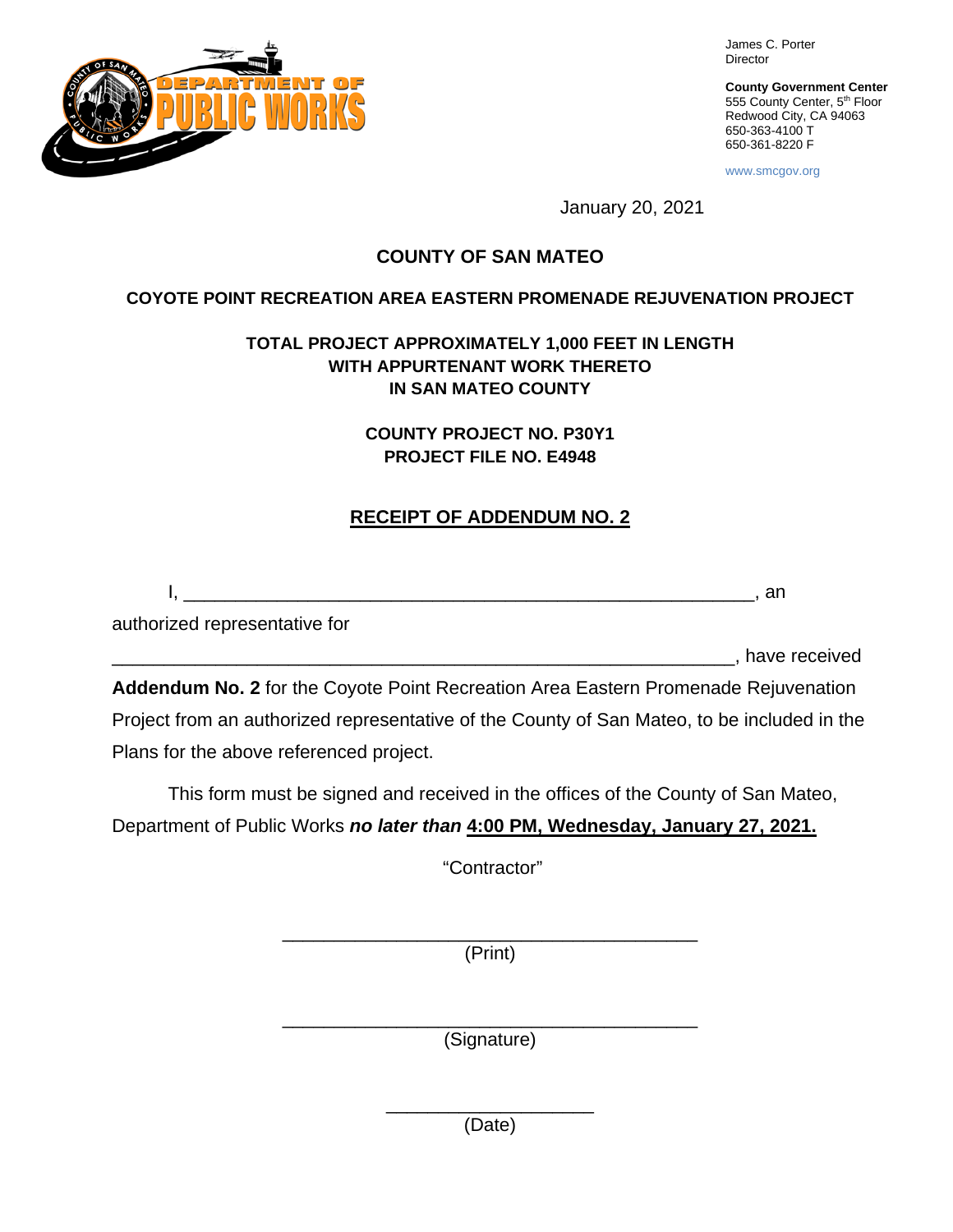#### **COUNTY OF SAN MATEO STATE OF CALIFORNIA**

#### **NOTICE TO CONTRACTORS**

#### **NOTICE IS HEREBY GIVEN,** that

Sealed bids will be received at the office of the County Manager/Clerk of the Board of Supervisors, Hall of Justice and Records, 400 County Center, Redwood City, California, until the hour of

#### **2:30 p.m., Thursday, January 28, 2021**

which all bids (mailed in and hand delivered) will then be transmitted to the main public entrance of the Hall of Justice and Records at 400 County Center, Redwood City, where the bids will be publicly opened and read aloud for the following project in accordance with the specifications therefore and to which special reference is made as follows:

# **COYOTE POINT RECREATION AREA EASTERN PROMENADE REJUVENATION PROJECT**

**\_\_\_\_\_\_\_\_\_\_\_\_\_\_\_\_\_\_\_\_\_\_\_\_\_\_\_\_\_\_\_\_\_\_\_\_\_\_\_\_\_\_\_\_\_\_\_\_\_\_\_** 

#### **TOTAL PROJECT APPROXIMATELY 1,000 FEET IN LENGTH WITH APPURTENANT WORK THERETO IN SAN MATEO COUNTY**

# **COUNTY PROJECT NO. P30Y1 PROJECT FILE NO. E4948**

Bids are required for the entire work described herein.

**Bidders are further advised of the following:** 

- **1. Contractor should be placed on a Plan Holders List for bidding. To be placed on the Plan Holders List, the Contractor shall either:**
	- **a. Purchase Plans and Specifications, including forms of proposal and contract, from the County of San Mateo Department of Public Works. When purchasing by phone (650-363-4100), please send check to 555 County Center, 5th Floor, Redwood City, CA 94063; OR**
	- **b. Complete and sign the following Plan Holder's Affidavit by using the link below and you will receive a separate link for downloading an electronic copy of the Plans and Specifications:**

**https://publicworks.smcgov.org/CoyotePointEPPlanHoldersAffidavitForm**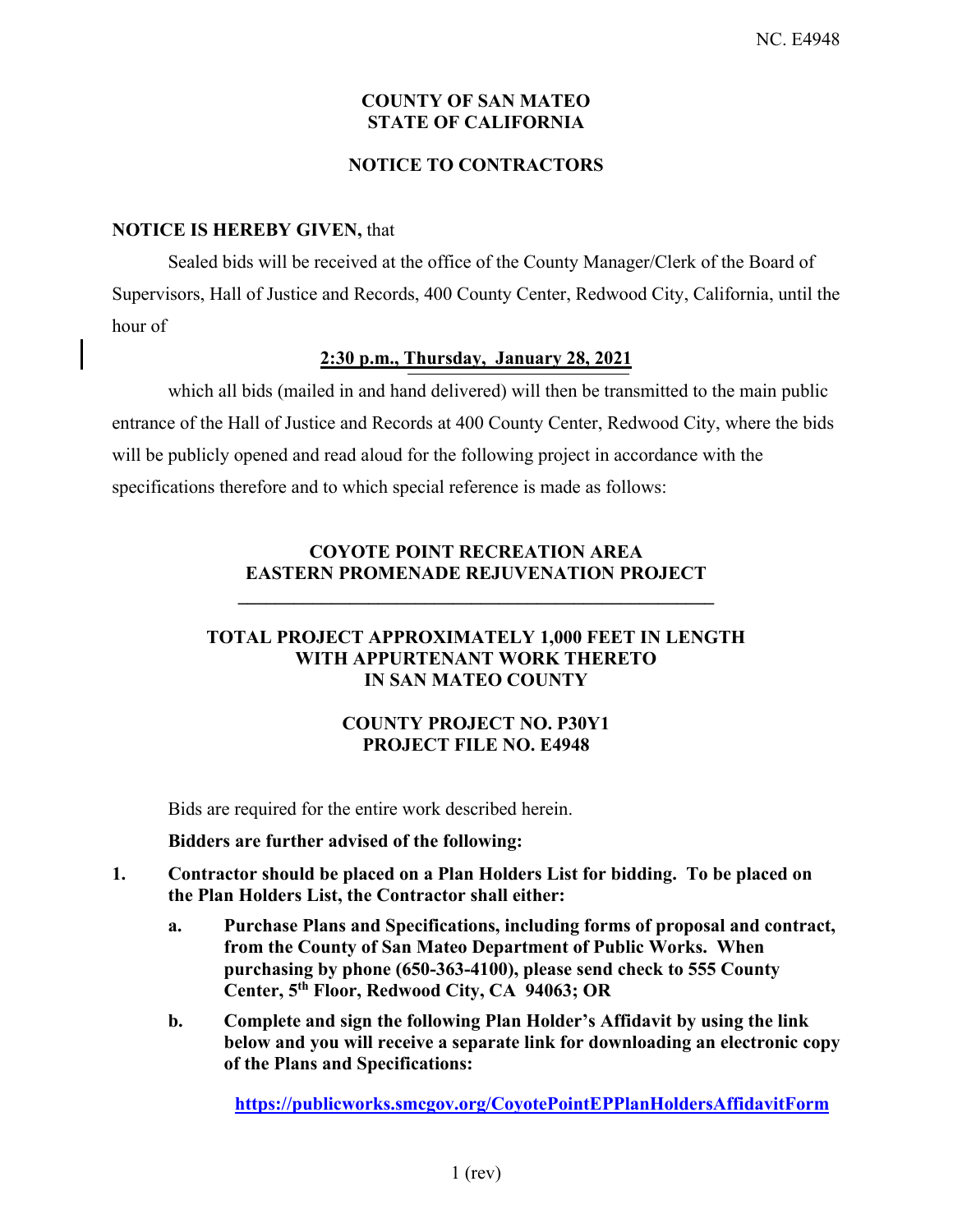|                                                 |              | <b>Plan Holder's Affidavit</b>                                                       |                        |
|-------------------------------------------------|--------------|--------------------------------------------------------------------------------------|------------------------|
| <b>Project Title</b>                            |              | <b>Coyote Point Recreation Area</b><br><b>Eastern Promenade Rejuvenation Project</b> |                        |
| Project No.                                     | <b>P30Y1</b> | Project<br><b>Engineer:</b>                                                          | <b>Michelle Manalo</b> |
|                                                 |              | Project<br><b>Manager:</b>                                                           | <b>Anthony Lum</b>     |
| <b>Bid Open Date and Time:</b>                  |              | 2:30 p.m., Thursday, January 28, 2021                                                |                        |
| <b>Company Name:</b><br><b>Mailing Address:</b> |              |                                                                                      |                        |
| <b>Phone Number:</b>                            |              | Fax<br>Number:                                                                       |                        |
| <b>E-mail Address:</b>                          |              |                                                                                      |                        |
|                                                 |              |                                                                                      |                        |
|                                                 |              | (Name and Title of Authorized Representative of Bidder)                              |                        |
|                                                 |              | (Signature of Authorized Representative of Bidder)                                   |                        |

- **2. The Plan Holders List will be posted to the County of San Mateo's Public Works website two (2) working days prior to the bid open date.**
- **3. Questions regarding the Contract Documents concerning items such as discrepancies, conflicts, omissions, doubts as to meanings, or regarding scope of bid items shall be referred to the Engineer. Inquiries must be received in writing via** email, to **mmanalo@smcgov.org**, not less than five (5) working days prior to bid **opening. Inquiries will be answered in writing via email response if written clarification is warranted, in the opinion of the Engineer, then inquiries and responses will be posted to the Project's page on the County of San Mateo's Public Works website. It will be the Contractor's sole responsibility to ensure that they receive responses,** *if any.* **The County will not be responsible for oral clarifications.**
- **4. It will be the Contractor's sole responsibility to ensure that they have received addendums,** *if any,* **which will be posted to the County of San Mateo's Public Works website on the same day issued. Said addendums will also be sent to all current plan holders and made available during purchase of Plans and Specifications.**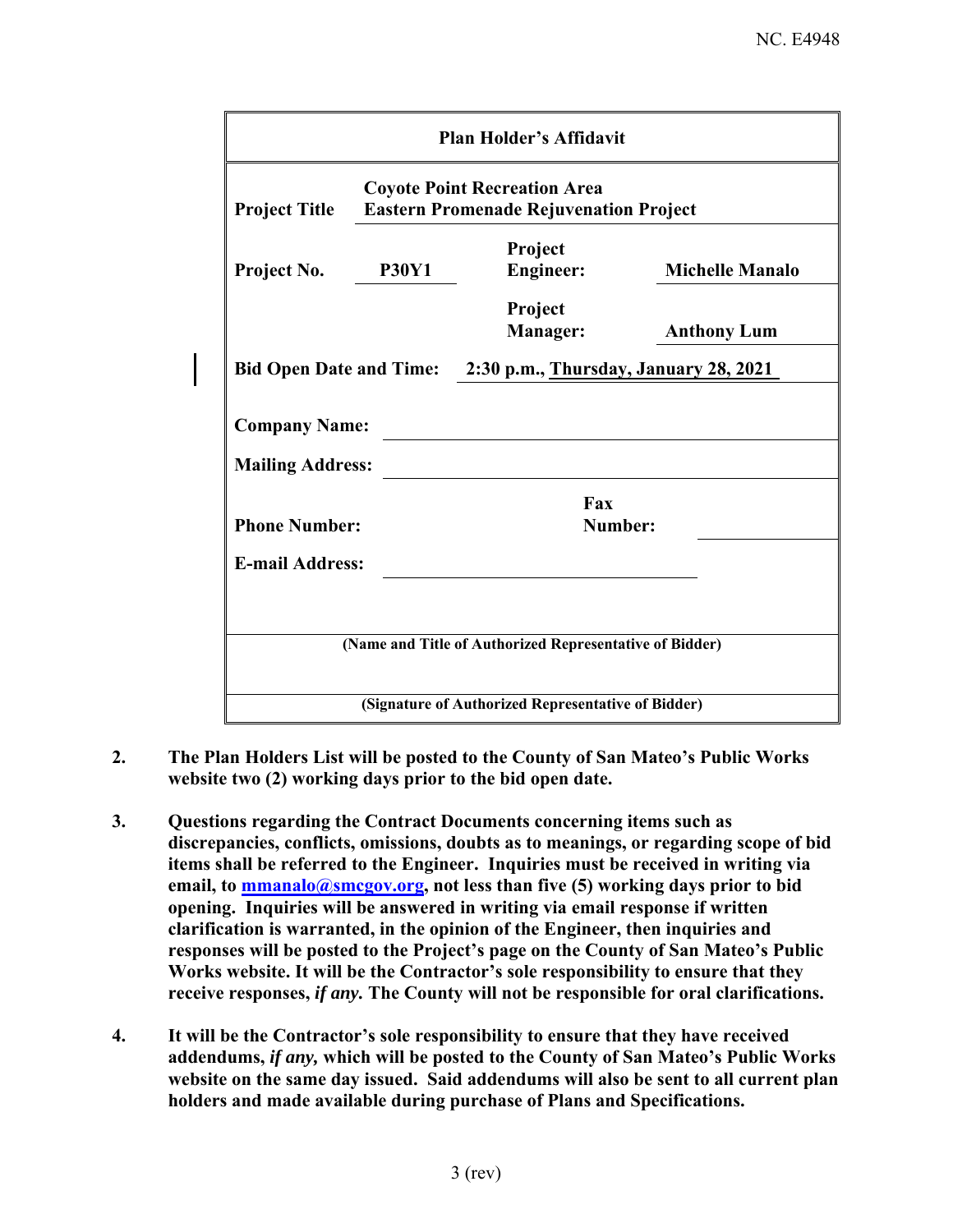# **PROPOSAL SECTION**

# **Contractor's Check-Off List:**

- 1. Complete **Bidder's Information** Sheet, Page 1
- 2. Complete **Bid Proposal** Sheet, Page 4 to 7
- 3. Complete **Acknowledgement of Site Visit Form,** Page 8
- 4. Check off for **Bidder's Security** (cash, cashier's check, certified check, or bidder's bond), Page 9 & 10
- 5. Complete **Principal(s) and Title(s)** Sheet, Page 11
- 6. Complete **Contractor's License No.** and **Department of Industrial Relations Registration No.** Sheet, Page **12 (rev)**
- 7. Complete **Subcontractor List** Sheets, Pages **13 (rev) and 14 (rev)**
- 8. Complete **Certification of Intent** Sheet, Page 18
- 9. **Equal Employment Opportunity** Sheets:
	- i. Complete **Questionnaire for Bidder** Sheet, Pages 19 to 21
	- ii. Complete **Contractor Report Form,** Page 22
- 10. Complete **Equal Benefits Compliance Declaration Form**, Page 28
- 11. Complete **Employee Jury Service Compliance Declaration Form,** Page 32
- 12. Complete **Non-Collusion Declaration Form,** Page 33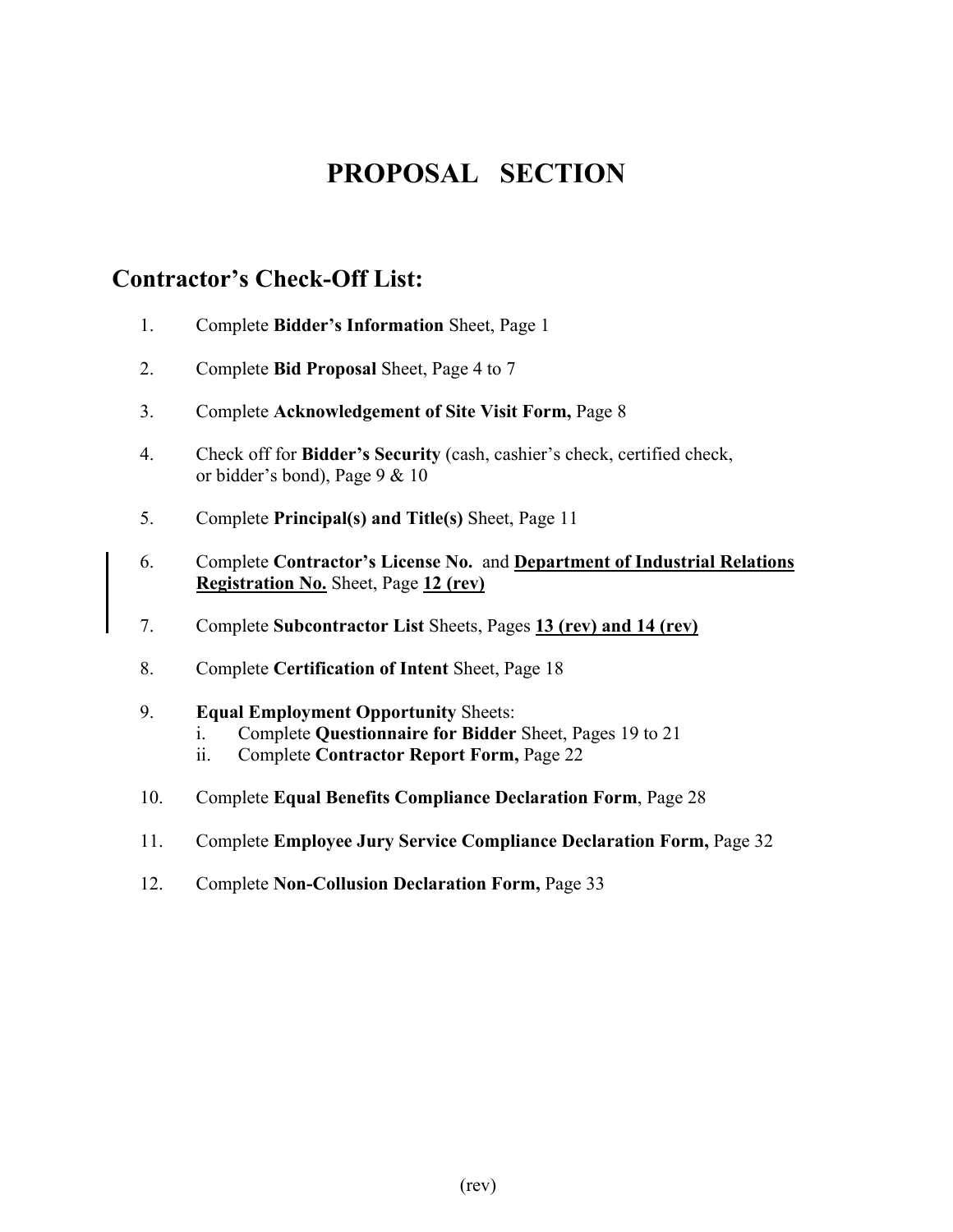Corporations must, upon request, furnish certification attesting to corporate existence and authority of officers to sign contracts and other documents.

The undersigned is licensed by the Contractor's State License Board of the State of California to perform the work hereinafter described and holds State Contractor's License No.

 $\mathcal{L}_\text{max}$  and  $\mathcal{L}_\text{max}$  and  $\mathcal{L}_\text{max}$  and  $\mathcal{L}_\text{max}$ **(Expires:** \_\_\_\_\_\_\_\_\_\_\_\_\_\_\_\_\_\_\_\_\_\_\_\_)

| Pursuant to State Senate Bill SB 854 (Stat. 2014, chapter 28), effective January 1, 2015, No |
|----------------------------------------------------------------------------------------------|
| contractor or subcontractor may be awarded a contract for public work on a public works      |
| project (awarded on or after April 1, 2015) unless registered with the Department of         |
| Industrial Relations pursuant to Labor Code section 1725.5.                                  |
| <b>Department of Industrial Relations Registration No.:</b>                                  |
| LICENSEE:<br>(Please print)                                                                  |

 $\mathcal{L}_\mathcal{L} = \mathcal{L}_\mathcal{L} = \mathcal{L}_\mathcal{L} = \mathcal{L}_\mathcal{L} = \mathcal{L}_\mathcal{L} = \mathcal{L}_\mathcal{L} = \mathcal{L}_\mathcal{L} = \mathcal{L}_\mathcal{L} = \mathcal{L}_\mathcal{L} = \mathcal{L}_\mathcal{L} = \mathcal{L}_\mathcal{L} = \mathcal{L}_\mathcal{L} = \mathcal{L}_\mathcal{L} = \mathcal{L}_\mathcal{L} = \mathcal{L}_\mathcal{L} = \mathcal{L}_\mathcal{L} = \mathcal{L}_\mathcal{L}$ 

ADDRESS: \_\_\_\_\_\_\_\_\_\_\_\_\_\_\_\_\_\_\_\_\_\_\_\_\_\_\_\_\_\_\_\_\_\_\_\_\_\_\_\_\_\_\_\_\_\_\_\_\_\_\_\_\_\_\_\_\_\_\_\_\_\_\_\_\_\_\_

| <b>CITY AND STATE:</b> |  |
|------------------------|--|
|                        |  |

Date of Proposal Signature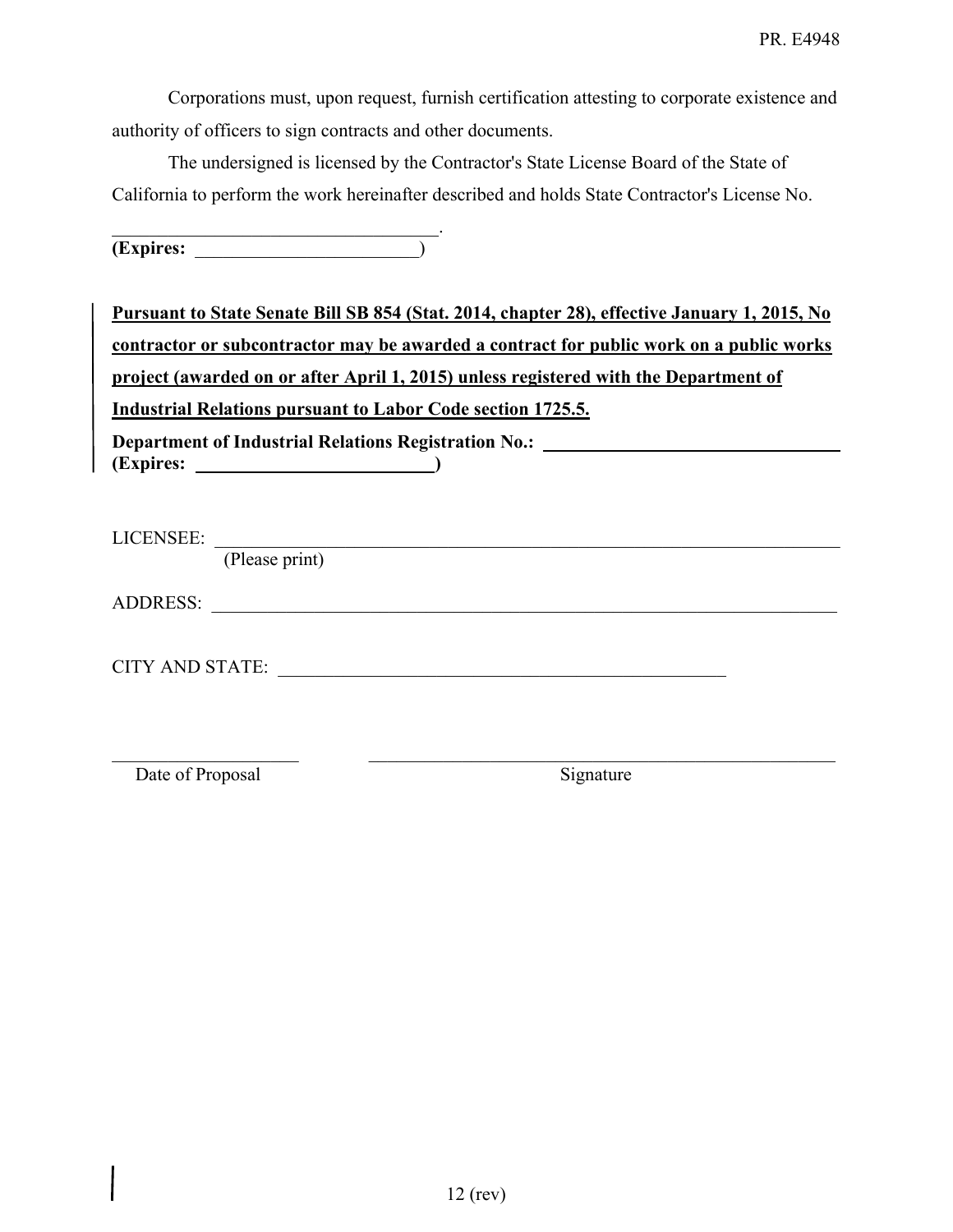#### **SUBCONTRACTORS**

DESIGNATION OF SUBCONTRACTORS: Each Bidder shall set forth below the name, business address and telephone number of each subcontractor who will perform work or labor or render service to the Contractor in or about the construction of the work or improvement to be performed under these Contract Documents. The Bidder shall also list the proposal item number(s) to be done, in whole or in part, by each subcontractor and the total amount of each subcontractor's work in dollars and as a percentage of the total bid amount. The Bidder's attention is directed to Section 8-1.01, "Subcontracting", of the Standard Specifications.

#### **SUB-CONTRACTORS**

|                                                                                                                                                                                                                                | Tel: (                                  |
|--------------------------------------------------------------------------------------------------------------------------------------------------------------------------------------------------------------------------------|-----------------------------------------|
| Dollar Amount & Percent of Total Bid:                                                                                                                                                                                          | $\frac{\sqrt{2}}{2}$ ( $\frac{9}{2}$ )  |
|                                                                                                                                                                                                                                |                                         |
| Department of Industrial Relations Registration No.: ___________________________                                                                                                                                               |                                         |
|                                                                                                                                                                                                                                |                                         |
| Name: Name and the set of the set of the set of the set of the set of the set of the set of the set of the set of the set of the set of the set of the set of the set of the set of the set of the set of the set of the set o | Item $No(s)$ .                          |
|                                                                                                                                                                                                                                | Tel: ( )                                |
| Dollar Amount & Percent of Total Bid:                                                                                                                                                                                          | $\frac{\sqrt{2}}{2}$ (<br>$\frac{0}{0}$ |
|                                                                                                                                                                                                                                |                                         |
|                                                                                                                                                                                                                                |                                         |
| Department of Industrial Relations Registration No.: ___________________________                                                                                                                                               |                                         |
|                                                                                                                                                                                                                                |                                         |
|                                                                                                                                                                                                                                |                                         |
|                                                                                                                                                                                                                                | Tel: (                                  |
| Dollar Amount & Percent of Total Bid:                                                                                                                                                                                          | $\frac{\ }{2}$ ( $\frac{\ }{2}$ )       |
|                                                                                                                                                                                                                                |                                         |
| Department of Industrial Relations Registration No.: ___________________________                                                                                                                                               |                                         |
|                                                                                                                                                                                                                                |                                         |
|                                                                                                                                                                                                                                |                                         |
|                                                                                                                                                                                                                                | Tel: ( )                                |
| Dollar Amount & Percent of Total Bid:                                                                                                                                                                                          | $\frac{\ }{8}$ ( $\frac{\ }{96}$ )      |